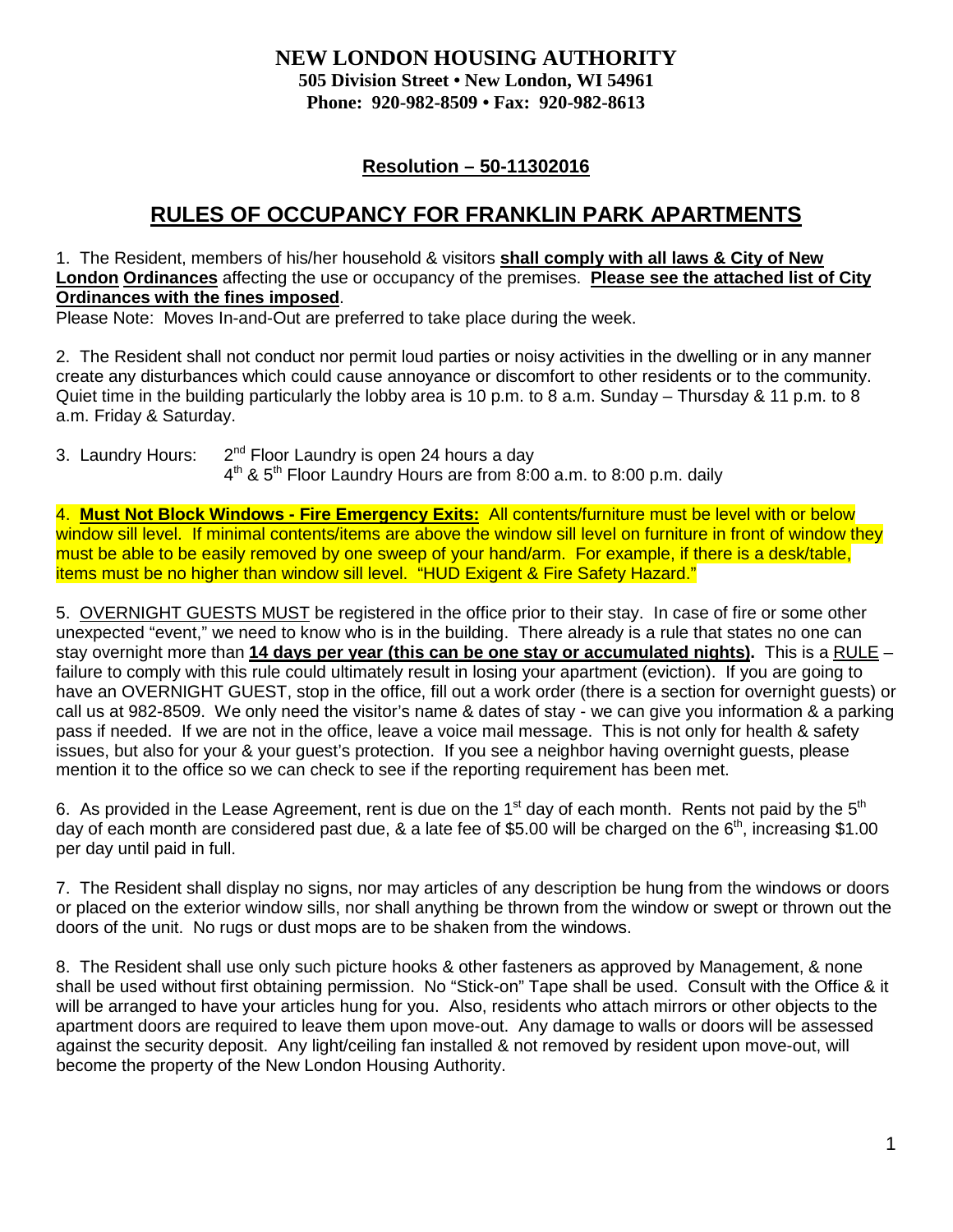9. Residents shall notify the Office promptly of needed repairs to the premises. Custodian makes repairs only upon instruction (work order) from the Office, except for emergencies. No repairs/maintenance issues will be addressed without a completed work order submitted. As curtains/drapes require replacement the tenant will need to provide their own window coverings. New London Housing Authority will be responsible for installing new curtain rods at that time.

10. No antenna of any description shall be installed on the building or hung from the window. Cable TV can be obtained by contacting Charter Communications.

11. Resident shall place trash in plastic bags before placing in garbage cans. ALL trash, & recyclables must be put in appropriate garbage cans or recycling containers which are available by the elevator or to be taken directly to the appropriate dumpster. Recycling cans for laundry packaging are located in each laundry room

#### 12. If acquiring a pet please see additional "Pet Policy" **Note: City of New London Ordinances for Animal Offenses – see attached**.

13. Management shall not be responsible for any articles or any personal property, including mail, left with an employee.

14. Household or other property must not be stored outside the dwelling, including halls & corridors. Inflammables, gasoline, solvents, etc. must not be kept in the dwelling unit.

15. As of April 1, 2012 Franklin Park is a smoke free building. Smoking is prohibited anywhere in or around the building including individual apartments, except the smoking vestibule or 25 feet from the building. You are responsible for ensuring that your guests/family members also comply with this rule.

a. 1<sup>st</sup> Violation: Tenant shall receive a verbal warning

b. 2<sup>nd</sup> Violation: Tenant shall receive a written warning

c. 3<sup>rd</sup> Violation: Tenant shall be considered in default under the terms of the residential lease agreement & therefore subject to eviction

Smoking is only allowed in the vestibule or 25 feet from the building. **Absolutely No Smoking will be allowed outside the back/front doors.** Using oxygen & smoking is prohibited ANYWHERE on the premises. No candle burning is permitted in the building (see Candle/Open Flame Policy)

#### **16. Litter, including cigarette butts & is not allowed. There are many cigarette butt containers located around the property. This issue is in violation of City of New London Ordinance 9.19 – Littering Prohibited with a fine issued of \$155.50 – see attached list.**

17. During snow season, as each snow event is different, please see the "Weather Center" bulletin boards by the elevator for directions. One written warning will be given & car towed at owner's expense thereafter. Please alert the office immediately if you sell or purchase a car. One car/spot per apartment will be allowed.

18. Exit doors at the North & South ends of first floor are to be used for **EMERGENCIES ONLY.**

19. Community/Sun Rooms are for the use of residents. If at any time you would like to reserve these rooms, you may do so in advance, so your name may be registered on the calendar of events. Please help keep the Community Room, Sunroom & Kitchen neat. Special rules governing the Community/Sun Rooms are available in the Office.

20. Residents' vehicles shall be parked only in their designated parking spot. Each vehicle needs to display the parking permit issued to them. Visitors are to park in the designated "Visitor" parking spots or on the street. For overnight guests, parking arrangements must be made with the Offices. Please see the City of New London Ordinances for on-street parking rules.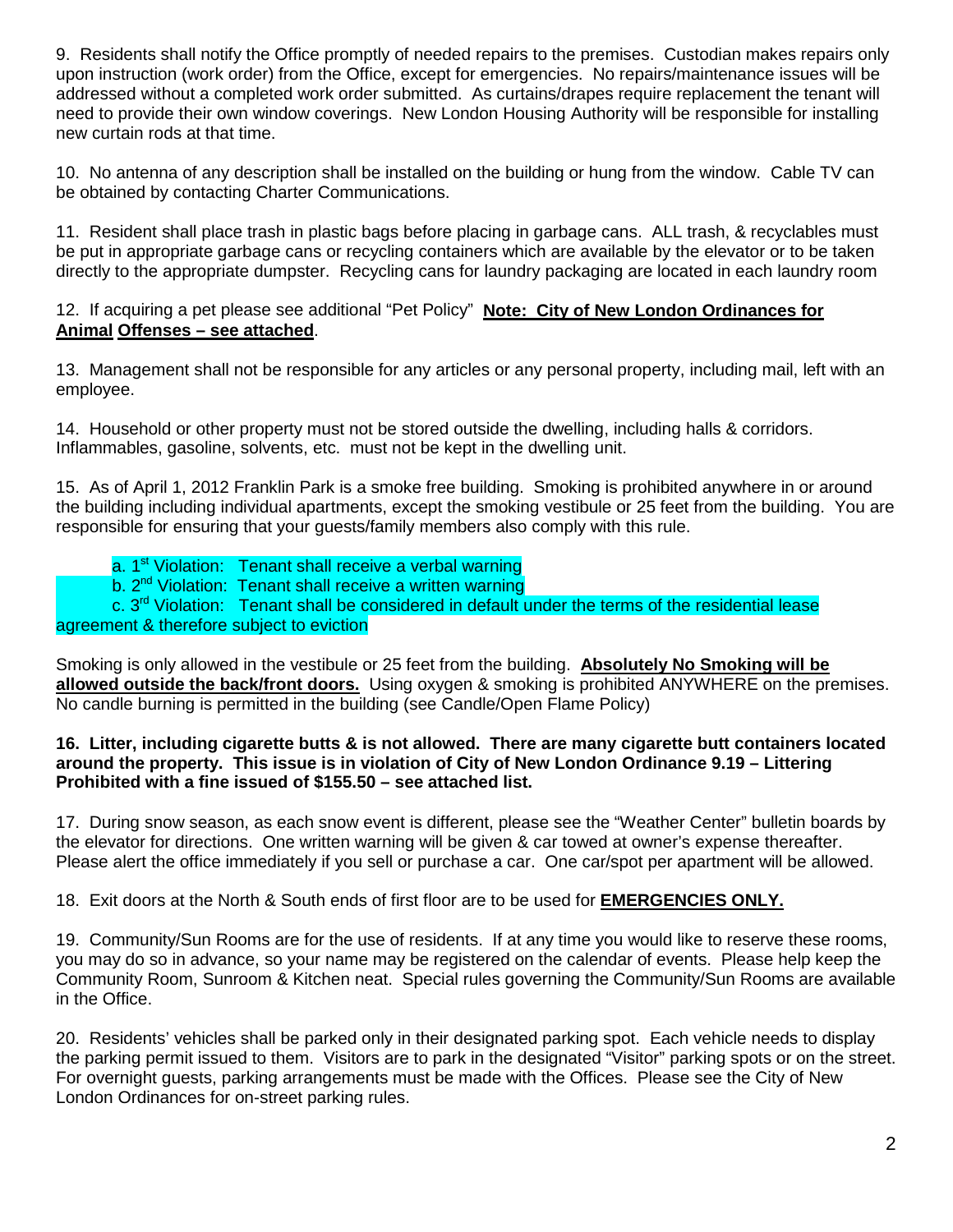21. Residents are responsible for furnishing their own light bulbs, with the exception of fluorescent/ceiling mounted lighting in apartments. If a resident is unable to change the light bulb, a work order must be completed. **Refer to charge list for current pricing**.

22. Permission must be obtained from the Office for freezers, waterbeds, electric heaters & other high energy using equipment. Excessive utility charges apply.

23. You may not share your keys or key cards with anyone at any time; this is to ensure the safety of all residents. All replacement keys must be approved through the Office for record-keeping purposes. I acknowledge receipt of: 1 entry card, 2 door keys & 1 mailbox key, I agree if I lose any of these items I will have to pay to replace them. Refer to charge list for current pricing.

### 24. **Refusal to sign/renew your lease each year will result in termination of tenancy.**

25. Community Service will be required for continued occupancy except for all non-exempt adult individuals. As stated in PIH Notice 2003-17, tenants will be notified of exempt/non-exempt status at the beginning of tenancy & at yearly recertification thereafter.

#### 26. Termination:

(a)**Termination by Tenant:** The tenant may terminate the lease at any time upon submitting a 30-day written notice. If the tenant vacates prior to the end of the thirty (30) calendar days, they will be responsible for rent through the end of the notice period or until the unit is re-rented, whichever occurs first.

#### (b)**Termination by the Housing Authority:**

Twelve (12) months after the New London Housing Authority has implemented the mandated Community Service Requirement, it will not renew the lease of any non-exempt resident that is not in compliance with the Community Service Requirement or approved Agreement to Cure. If they do not voluntarily leave the property, eviction proceeding will begin.

The New London Housing Authority will terminate the lease for serious or repeated violations of material lease terms. Such violations include, but are not limited to the following:

A. Nonpayment of rent or other charges;

- B. A history of late rental payments;
- C. Failure to provide timely & accurate information regarding family composition, income

circumstances, or other information related to eligibility or rent;

- D. Failure to allow inspection of the unit;
- E. Failure to maintain the unit in a safe & sanitary manner;
- F. Assignment or subletting of the unit;

G. Use of the premises for purposes other than as a dwelling unit (other than for Housing Authority approved resident businesses);

H. Destruction of property;

I. Acts of destruction, defacement, or removal of any part of the premises or failure to cause guests to refrain from such acts;

J. Any violent or drug-related criminal activity on-or-off the premises, not just on or near the premises. This includes any tenant, member of the tenant's household or guest, any such activity engaged in, or on, the premises by any other person under the tenant's control. This includes, but is not limited to, the manufacture of methamphetamine on the premises of the New London Housing Authority or on the premises of any other federally assisted housing;

K. Non-compliance with Non-Citizen Rule's requirements;

L. Permitting persons not on the lease to reside in the unit more than fourteen (14) calendar days each year without the prior approval of the Housing Authority;

M. Any activity that threatens the health, safety, or right to peaceful enjoyment of the premises by other residents or employees of the Authority by the resident, household members, or guests of the resident or threatens the health, safety, or right to peaceful enjoyment of their residences by persons residing in the immediate vicinity of the premises is grounds for termination of tenancy;

N. Alcohol abuse that the New London Housing Authority determines interferes with the health, safety, or right to peaceful enjoyment of the premises by other residents;